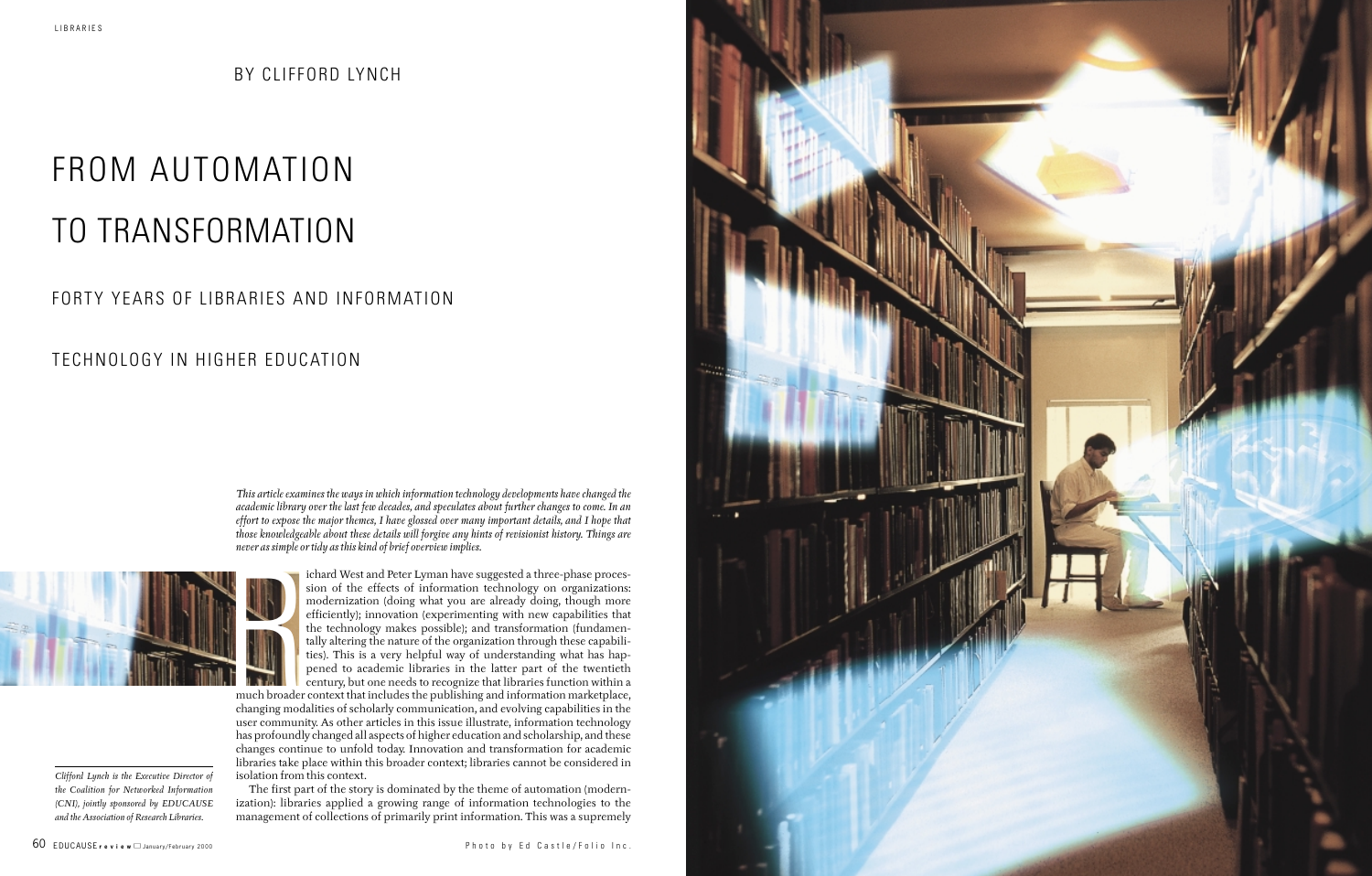access library catalog as a replacement for the traditional card catalog. The physical card-catalog drawers were hauled away and replaced by banks of computer terminals. The online catalog was a tremendously powerful tool that opened up the massive collections of the research libraries to the patron community, who could now, in seconds, conduct searches that had been literally impossible to conduct in the old card catalogs. Through the online catalog, coupled with the growth of campus networks, one could search the library's holdings at any time, and could do so remotely, rather than having to go to the library. (But the user could find out only what books the library held and could not actually view the works on screen.) In addition, consortia developed union catalogs that merged materials from

multiple libraries, promoting resource sharing and the growth of library consortia; a group of libraries that wanted to work together could create a "virtual" combined collection. As the Internet began to grow, library catalogs were connected to the Net so that they could be consulted remotely from anywhere in the world. Particularly for those scholars in the humanities, the availability of online catalogs and electronic mail ushered in a new era of access and communication.

The online catalog was a huge advance. But it was almost completely irrelevant to many library users. Traditionally, library catalogs have contained entries for books and

for serials but have not described individual articles in a journal. Given that journals, rather than monographs, are the key literature in many disciplines, particularly in the sciences, and that by the mid-1980s a typical research library was spending more than half of its acquisitions budget on journals, the library catalog was unresponsive to the needs of many library patrons—particularly in the sciences.

Abstracting and indexing services, such as *Index Medicus* (now *MEDLINE*) for the health sciences literature, abstracted articles in journals and supplemented the local library catalog. Since the 1940s (or earlier), libraries had been purchasing these as voluminous series of printed volumes, which were very hard to use. During the 1960s and 1970s these abstracting and indexing

services began to create databases in order to produce their printed products; starting in the late 1960s, these databases were also made available through commercial online services like Dialog or BRS, designed for use by specially trained searchers. However, these online services were enormously expensive and were open mostly to researchers in industry. Although a faculty member at an academic institution might be offered a few mediated searches a year, the notion of offering searches on a broad scale to students was economically unthinkable. Not until the late 1980s and early 1990s were these abstracting and indexing databases mounted for interactive public

access, both by research libraries and by new commercial services that marketed to the library community, opening up the journal literature to the library patron in the same way that the online catalog opened up the monographic literature.

There is a rich and tascinating early<br>history of information technology<br>in libraries, reaching back to the<br>1050s and early 1060s, as part of the There is a rich and fascinating early history of information technology 1950s and early 1960s, as part of the post-*Sputnik* revolution in science and technology.1 Yet for most academic libraries, this technology first arrived in force in the late 1960s or early 1970s in the form of locally developed or commercial products intended to automate library processes. Minicomputers were introduced to automate circulation, and books were barcoded. Computer-based ordering systems were introduced to pass orders to book and serials jobbers. These changes simply made existing manual processes more efficient and helped to control their costs.

Many of these databases were (and continue to be) quite costly, and most research libraries spend hundreds of thousands of dollars a year to provide their patrons with access to these tools. The databases are typically acquired on a site basis: an institution pays a flat fee for unlimited use. And unlike books or journals, which a library simply buys, the databases are not purchased but rather are *licensed*; each institution negotiates with each supplier a contract that determines who may use the database and how they can use it. Negotiation of these contracts requires significant effort. Traditional library practices such as interlibrary loan are not usually relevant to these databases. Indeed, for libraries that are open to the public (such as at state-supported institutions), special provisions have been negotiated to permit the use of these databases by people other than members of the local academic community who are "incidentally physically present in the library facilities" (as often stated by the typical license).

It is easy—from this distance in time, now that these kinds of systems are simply taken for granted—to underestimate the extent of their impact on the library users of the 1980s. They made library materials enormously more accessible and allowed the materials to be searched in entirely new ways.2 They made the idea of "anytime, anywhere" remote access to library resources real and created tremendous demand for libraries to move beyond the online bibliographic services to the actual delivery of content online. It is also useful to recognize the role that libraries played in introducing many people on campuses in the 1980s to information systems. Other than the ATM (automatic teller machine), which began to be widely used at about the same time, the online cata-

B<sub>spec</sub> y the 1980s, the shared cataloging databases had become quite large as a result of retrospective conversion programs for older books and some years of use in cataloging new acquisitions. The cen-

rational period characterized by the primacy of the systems analysis perspective—careful studies of cost/ benefit tradeoffs in the introduction of technology to modernize library operations. Starting in the late 1980s or early 1990s, academic libraries were confronted with environmental changes driven by information technology, which quickly moved the focus of attention away from automation toward a series of much more fundamental questions about library roles and missions in the digital age. Libraries were forced to *react* to developments in information technology (and their cultural and economic consequences) rather than methodically exploiting them. The emergence of the World Wide Web in the mid-1990s is perhaps the great symbol of this shift, with all of its implications for scholarly communication; but there is much more: the rise of computational science, the new role of databases in all areas of scholarship. At the start of the new century, libraries are struggling to absorb innovation and to recognize the implications and meanings of transformation.

### **The First Automation Age:**

Computerizing Library Operations

This was a period of significant management challenge for libraries. Many of the companies offering products were small; some used custom hardware and software, and a number of these companies failed. Some libraries developed their own systems rather than purchasing commercial products; yet few libraries had the expertise to manage large, operationally critical software projects. Libraries also learned some hard lessons about system life-cycle management. For example, the conversion from a manual circulation system to the first automated system was far easier than the conversion from the first automated circulation system to the second one, when some libraries discovered that there was no way to get information out of the old system and into the new one and often had to run the two systems in parallel for a year or more.

Perhaps the greatest achievement of this period, which continued until the early 1980s, was the development of shared copy-cataloging systems. These systems established very important precedents in the use of computers and computer networking for collaboration and cooperation within the library community and paved the way for other key developments that would change libraries in the 1980s and early 1990s. They also saved libraries a huge amount of money.

The key insight behind shared cataloging was that because most books acquired by any given research library were also acquired by other libraries, there was no reason for each library to expend the expert labor to independently catalog the book and prepare cards for its card catalog. Instead, groups of libraries used large, centralized databases operated by external organizations. On receiving a new book, a library would consult the database, and if the book was already cataloged, the library would simply attach its name to the list of libraries holding the book. The cataloger would then push a button on a terminal, and the cards would be printed for filing in the library's local card catalog (and an electronic copy of the bibliographic record would be written to an archive tape for the library). If the book was

not already in the database, the library would create a cataloging record, which other libraries could then use.

Shared cataloging was pioneered by a number of library consortia in the 1960s and 1970s. Today, these efforts have consolidated into two major shared cataloging systems, one operated by OCLC in Columbus, Ohio, and the other by the Research Libraries Information Network in Palo Alto, California.

### **The Second Automation**

**Age:** The Rise of Public Access

tral databases began to reflect the collective holdings of the major research libraries. In addition, individual libraries now had machine-readable bibliographic records for significant percentages of their holdings. Also, by this time the cost of information technology—and in particular, interactive systems—had dropped to the point that it was possible to think about much larger scale applications of information technology. These developments laid the foundation for a second round of automation activities, which would start to radically change the library services visible to the patron.

The first result of this next round of changes was the online public-

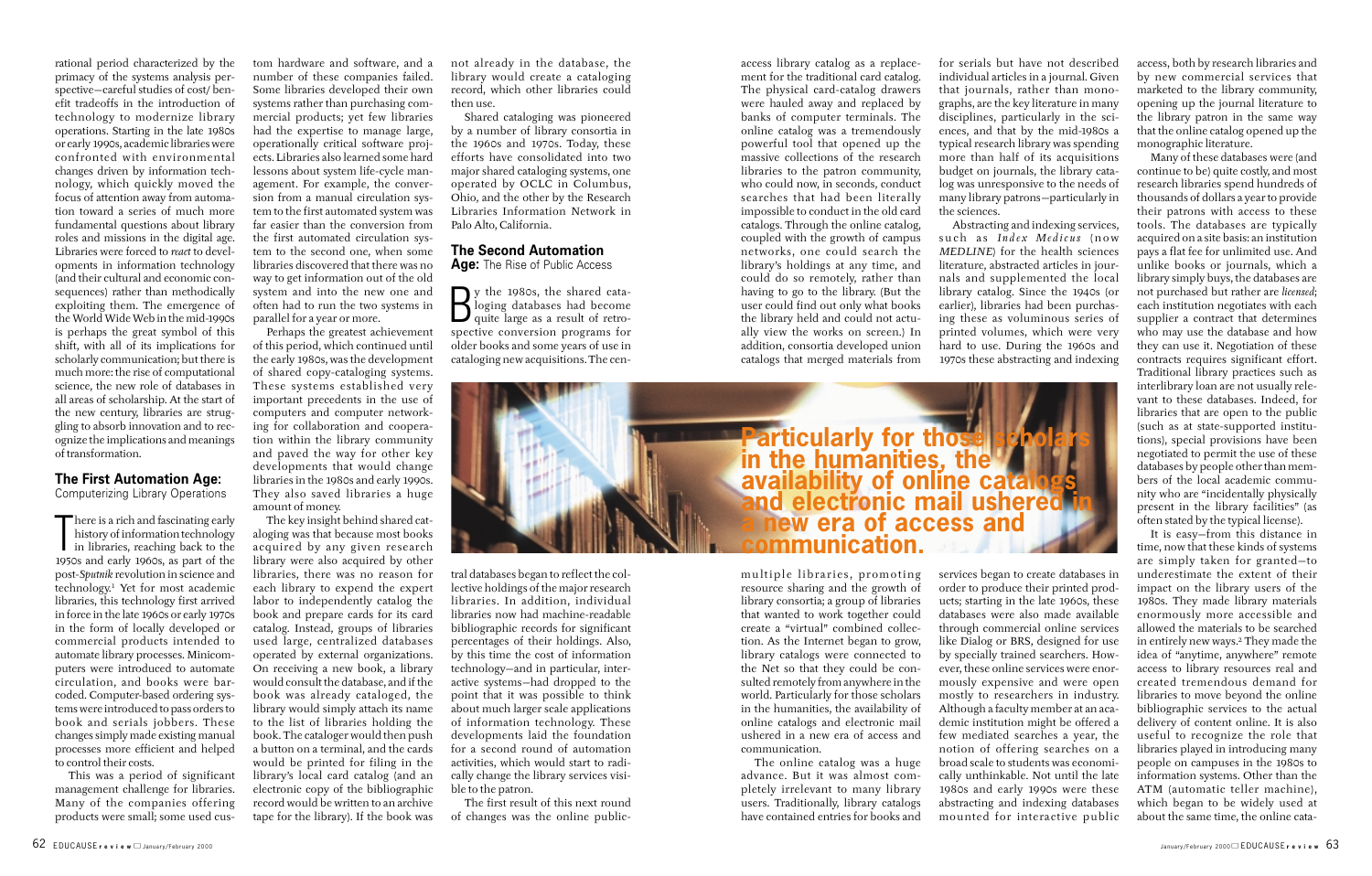their products to electronic form, wanted to amortize this investment and sometimes to charge more for the electronic versions; publishers also argued that the electronic versions would be more useful and more heavily used and thus merited higher prices. In addition, there were questions about the relationship between electronic and print versions. Was the electronic version a supplement to the printed material or a replacement for it? In the former case, how much would the library pay for a supplement? In the latter case, did the electronic version contain everything in the print version? What was the library really getting? Having access to a publisher's online service for the duration of a license agreement was very different from taking possession of printed journals that could be loaned to other libraries and could be

kept in perpetuity. These questions reached to the conceptual foundations of library collections and the policies and values that guide their development. Clearly, the shift to electronic content has now gone beyond the automation of existing library services and activities.

Another problem was integration. Libraries want to provide a coherent service for their users; they want their users to be able to move smoothly from abstracting and indexing databases to full text and from citation of a work to the full text of that work. Library users want to move seamlessly across a range of products and services offered by different suppliers. Publishers want to maintain a

brand identity and keep independent servers housing the works that they publish. There is a great deal of consistency and coherence to printed works from a variety of publishers that are shelved together and unified by an abstracting and indexing database. It is unclear whether libraries will simply license access to an assortment of publishers' Web sites or whether they will take a more extensive integrative role, which will demand a much greater investment. These problems are still very real, though efforts at cooperation and standards development are begin-

### **The Networked Information Revolution:** Innovation and

**Transformation** 



Finally, it should be noted that virtually all of the print content that has moved electronic has been journals rather than books (with the exception of works like encyclopedias or dictionaries, which are read randomly, in small units). There are many reasons for this, but perhaps most important is that computer screens are not an attractive reading environment for long texts such as monographs. It is reasonable to skim a journal article online or to print it on an inexpensive printer. Digitized versions of books are much more cumbersome and so far have seen limited use. As technology continues to improve, however, this is beginning to change.

 $\overline{\phantom{0}}$ n the late 1980s, the world of scholarly communication, teaching, and research began to change as a result of networking and advanced information technology. We entered a decade characterized by an enormous, exhilarating flowering of innovation, creativity, and experimentation. The idea of networked information emerged: a vast constellation of digital content and services that were accessible through the network at any time, from any place, could be used and reused, navigated and integrated, and tailored to the needs and objectives of each user. This was embodied in the idea of the "scholar's workstation"—a learning, analysis, and authoring hardware and software system that mediated between the user and the array of available networked information resources, identifying, negotiating with, and federating resources as needed. "Resource discovery"—the identification of appropriate resources through directories, metadata, or other means—raised questions about how responsibility for organizing network resources should be assigned: centrally, institutionally, or on a distributed basis in which each resource became self-describing.

One other development from the third age of automation should also be mentioned. Many libraries not only purchase published works but also maintain "special collections" manuscripts, photographs, maps, and other unique works that they often own as intellectual property rather than just as a copy of a massmarketed, published artifact or that are old enough to be in the public domain and thus unconstrained by copyright. Libraries—along with museums and archives—are beginning to digitize these materials and to make them available to the public and to other libraries. Ironically, these specialized materials—which historically have been nearly invisible, the province of a few privileged scholars and of occasional exhibits of

the "treasures of the library"—are now among the most visible content offered by research libraries. Because there are no license issues for much of this material (it is either out of copyright or owned by the library), it is made publicly available on the Web.<sup>3</sup> These materials offer a tremendous resource not only for scholarship but also for teaching, since students have access to source materials on a very broad basis.

 $\bigvee$  e are now in the third—and<br>probably final—epoch of<br>has largely run its course, and new probably final—epoch of automation. Modernization has largely run its course, and new issues related to innovation and transformation are becoming dominant.

> Networked information implied a breakdown of geography as an organizing principle. All resources on the network were equally close, and they could complement or compete with each other; relationships between information providers and information users became much

log was the first interaction that many faculty and students, particularly outside the sciences and engineering, had with technology for information access. And it is important to underscore the change in perspective that libraries went through during this period: from deploying "closed," highly optimized systems that were designed to be used in the library (which incorporated specially customized terminals, for example) to delivering open network services that were designed to be used with general-purpose workstations and that were based on industry-standard networking protocols. This difficult transition laid the foundation for many of the developments that followed.

The 1980s and early 1990s also saw major investments in resource sharing. Union catalogs were one example; another was the development of computer-assisted interlibrary loan systems that built on the shared national union catalog databases. A library that needed a book could find out which other libraries had it and could then generate and manage a request to borrow it from one of those libraries through interlibrary loan. Fax technology was applied for the delivery of journal articles on an expedited basis. However, as interlibrary loan changed in character from a way to obtain very specialized material on an occasional basis to something that more closely resembled shared collections, copyright constraints emerged as a substantial limiting factor preventing the sharing of higher-use materials between institutions on a regular basis. Indeed, as networks have become ever more capable and ubiquitous and as more and more material is becoming electronic, it has become very clear that although a tremendous amount of resource sharing is *technically* possible, much of this will be prohibited by copyright law or by license agreement. Through resource sharing and collective action, the networked environment might at first seem to offer a way for libraries to overcome the growing costs of acquiring material,

but the reality has been much more limited. The greatest financial successes have been achieved by creating collective purchasing consortia that can negotiate prices for all members of the consortium, rather than by sharing already purchased resources.

#### **The Third Automation Age:** Print Content Goes Electronic

Online catalogs, though wildly popular, rapidly created demand for actual content in digital form. Once library users had begun to enjoy the freedom of remote, twenty-fourhour-a-day access, they quickly grew

frustrated with searches that ended with the identification of print material that they had to wait to get or that they could not get easily (e.g., if they were searching a catalog halfway across the world, at another institution). By the late 1980s and early 1990s, the costs of storage and bitmapped display technology had come down considerably, and networks had gotten faster. It was possible to deliver content, either as page images (bitmaps and later formats such as Adobe PDF) or as ASCII text (for materials that did not need charts, graphics, equations, or special characters). With the emergence of the Web, HTML offered another alternative. Publishers and aggregators (com-

panies that obtained material from multiple publishers and repackaged it into a "one-stop" database) began to offer this material to libraries. The convenience of electronic content was so compelling that many users particularly students in a hurry—rapidly began to ignore materials available only in print in favor of this convenience, even though the print material might be more appropriate for some purposes. This trend has continued to the point there is now evidence that users are querying Web-based search engines as their first portal to information; because these services index full-text Web pages, one can assume that all content found will be accessible online.

Numerous troublesome issues arose; most of these are still unresolved. Libraries had already encountered the high cost and com-

plexity of negotiating license agreements for abstracting and indexing databases. But whereas a large research library might have fifty such databases, it might acquire books, journals, and other materials from *thousands* of publishers. The idea of negotiating and managing thousands of licenses is problematic. Even though aggregators could simplify the licensing negotiations, there were delays in getting current material from the publishers to the aggregators, and some publishers refused to deal with aggregators.

Fundamental conflicts about economics also arose: libraries wanted to see price reductions while publishers, who had to invest in converting

# **Clearly, the shift to electronic content has now gone beyond the automation of existing library services and activities.**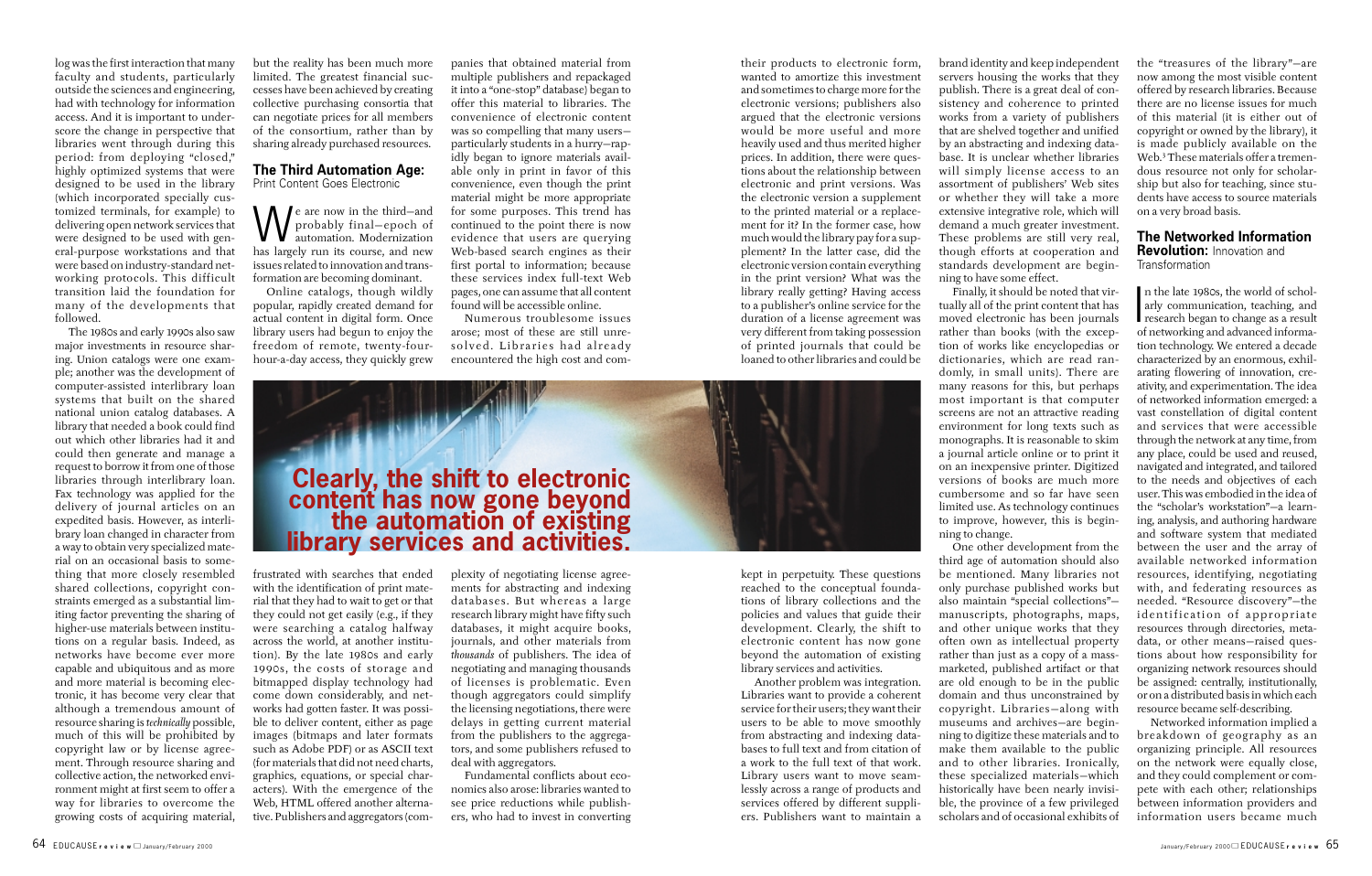place for these materials in print for years. And the situation has been greatly aggravated by the recent decades-long extension in the term of copyright (the 1998 Sonny Bono Copyright Extension Act), essentially halting the passage of new materials into the public domain for many years to come.

The networked information revolution has arrived but is still in its infancy. I believe that we will spend the next decade or two refining the technology and building up an ever-growing mass of content. This will include not only new materials that will be created and current resources that are rapidly moving into digital form but also the massive retrospective digitization of our print heritage of past centuries and of our special collections in libraries and in the holdings of archives and museums. The scale and scope of this effort is vast, but so are the benefits to be gained.

### **Conclusions**

 $\prod_{\substack{m}}$ ntellectually, automation is easy and rather comfortable, even though it demands considerable management skill and technological judgment to implement. It does not usually challenge fundamental assumptions about roles and missions. The great thing about automation is that you already know where you are heading and what you are trying to do. A very wise person in the 1970s could probably have mapped out the future along the automation timeline through the end of the millennium. Indeed, libraries have always been aggressive adopters of automation technologies—sometimes too aggressive (book-storage robots and ultrafiche are two notable examples). They have been more skeptical and reluctant to adopt innovation (network access, new media, new digital genres, personalization, and reccomender systems are good examples here)—though often they have had good cause for their caution.

 $\bigcirc$  Establishing a new definition of the "canon" of scholarly communication and the library's relation to it in terms of acquisition or selection, organization and management, access and preservation.

 $\bigcirc$  Addressing the problem of acquiring, managing, and preserving the raw materials for future scholarship as these materials become digital and as they diversify in

 $\bigcirc$  Defining the service boundaries of the library in a world where information is dynamic and is manipulated rather than simply presented to library users. Think about an information resource such as federal census data: in general, this is not simply *viewed* but rather is an object of computational analysis.

 $\bigcirc$  Resolving the systemic funding problems in an environment where costs for traditional materials are increasingly unsustainable and where libraries are simultaneously being confronted with the need to invest in the support of a range of nontraditional networked information resources.

Libraries must now turn their attention to defining their missions

**I predict that the following issues will be central for academic libraries in the early twenty-first century:**

 $\bigcirc$  Developing new roles for the library within the academic enterprise to meet the needs of the networked information revolution. These roles may well include teaching information literacy and information resource evaluation; multimedia authoring and management; partnerships with information-intensive research projects and programs (though it is unclear whether this will involve the library as an institution or a new set of information specialists who are part of the research project teams); support of distance education planning and delivery through the development of new information resources; stewardship of instructional materials, particularly "learning objects"; rights and intellectual property management; and training and consultation in data structuring, representation, organization, and preservation.

character.

Finding a new balance between collective, centralized action and local effort. In a world of shared resources on the network, it is possible to centralize more of the management, organization and description, and preservation of content, and economic considerations encourage such centralization. Yet there are also legitimate needs for local control and for responsiveness to local institutional needs.

serve and about what constitutes the raw material of future scholarship that must also be collected, organized, and archived. Clearly, this goes far beyond the output of the traditional scholarly publishers and also goes far beyond the concepts of fixed, published, printed works. So much of the new content is outside of the library and outside of the entire system of publishing that it is unclear how much responsibility the libraries can or should take for this material or how they should go about taking that responsibility.<sup>5</sup>

## **A Few Predictions for the Future**

more complex. International information sharing and collaboration were greatly facilitated.

The use of the Net became critical in many forms of scholarly communication. Preprints and technical reports became widely distributed on the Net, democratizing access to this critical information and speeding up the rate of communication. Monographs and reference works morphed into databases and scholarly Web sites. Government databases and datasets became critical resources in the physical and life sciences, the social sciences, and even some areas of the humanities. Access to geospatial and remote-sensing data transformed the earth sciences. Community databases became essential parts of the scientific discourse in areas such as molecular biology and genetics. Scholarly communication became much more interactive through the use of technologies as mundane as mailing lists or as sophisticated as collaboratories.

In the early 1990s, the idea of the "digital library" was popularized, in part because of a large-scale ARPA/ NSF/NASA grant program. Although the definition of the digital library continues to be debated,<sup>4</sup> work under this grant program produced a number of very sophisticated information systems targeted at specific scholarly communities. Most of these, however, were not directly connected to the efforts of the academic library community and were designed to explore technology rather than to offer sustainable services. While they developed technologies that will be important to libraries as institutions, they were not intended to create models of the future of such institutions. Indeed, it appears that academic libraries will not become digital libraries but rather will acquire access, on behalf of their users, to the evergrowing digital collections, including those of the "digital libraries" that will be developed by scholarly or commercial organizations.

Multimedia became a routine part of content and communication for learning and research: video, images,

simulations, virtual reality walkthroughs, and audio are all carried by the Web. Instructional technology gave rise to digital "learning objects" that could be used in classroom settings or for independent learning. Digital content also facilitated the creation of virtual "reserve rooms" and was harnessed to support distance education and asynchronous learning.

Expectations about services changed at this time. Capabilities such as personal views of collections of information resources, current awareness and change tracking systems, and reccomender or collaborative filtering systems were developed on the Web for consumer use. Some of these also began to appear in library service offerings, though others, notably reccomender systems, have not yet appeared, in part due to privacy concerns. And of course, library collections have transformed into network services and have become deeply integrated into campus information services. Part of this evolution can be seen in the shifting relationships between libraries and campus information technology planning and implementation departments. In the first age of automation, the library could (and frequently did) stand alone; in the second age, the library became reliant on campus networking strategies; and in the third age, the library is critically dependent on both local-area and wide-area networks and on broad patron access to networked workstations and to network services as diverse as printing and authentication. In the networked information revolution, libraries not only offer their own network-based services but also are becoming increasingly involved in the management and organization of external activities on the network.

This massive range of changes created enormous questions for libraries—perhaps most fundamentally, questions about what constitutes the core of scholarly discourse that they must manage, provide access to, organize, acquire, and pre-

At the same time, academic libraries face difficult problems about how to allocate scarce, increasingly inadequate resources between the present and the future. The traditional published scholarly literature remains of critical importance, and its costs and volume continue to increase out of control. The latenineteenth- and early-twentiethcentury published literature, printed largely on acid paper, continues to disintegrate: there is an enormous need for investments in preservation.

A new set of issues have been added to the agenda: how to describe multimedia digital information effectively and affordably; how to archive digital information; how to address questions of authenticity, integrity, and provenance; and how to structure services around information that needs to be computationally manipulated rather than merely viewed.

Some of the key issues now involve legislation and public policy. Intellectual property rights questions are now clearly one of the greatest constraints to the promise of the digital environment. The issue isn't just paying for currently available digital information products or working out suitable terms for acquiring these products. The difficulties and expense of clearing rights for content, and the complexities of even sorting through the various potential claims to rights in digital content, threaten to block the exploitation of many materials in the networked information world—even though there has been no market-